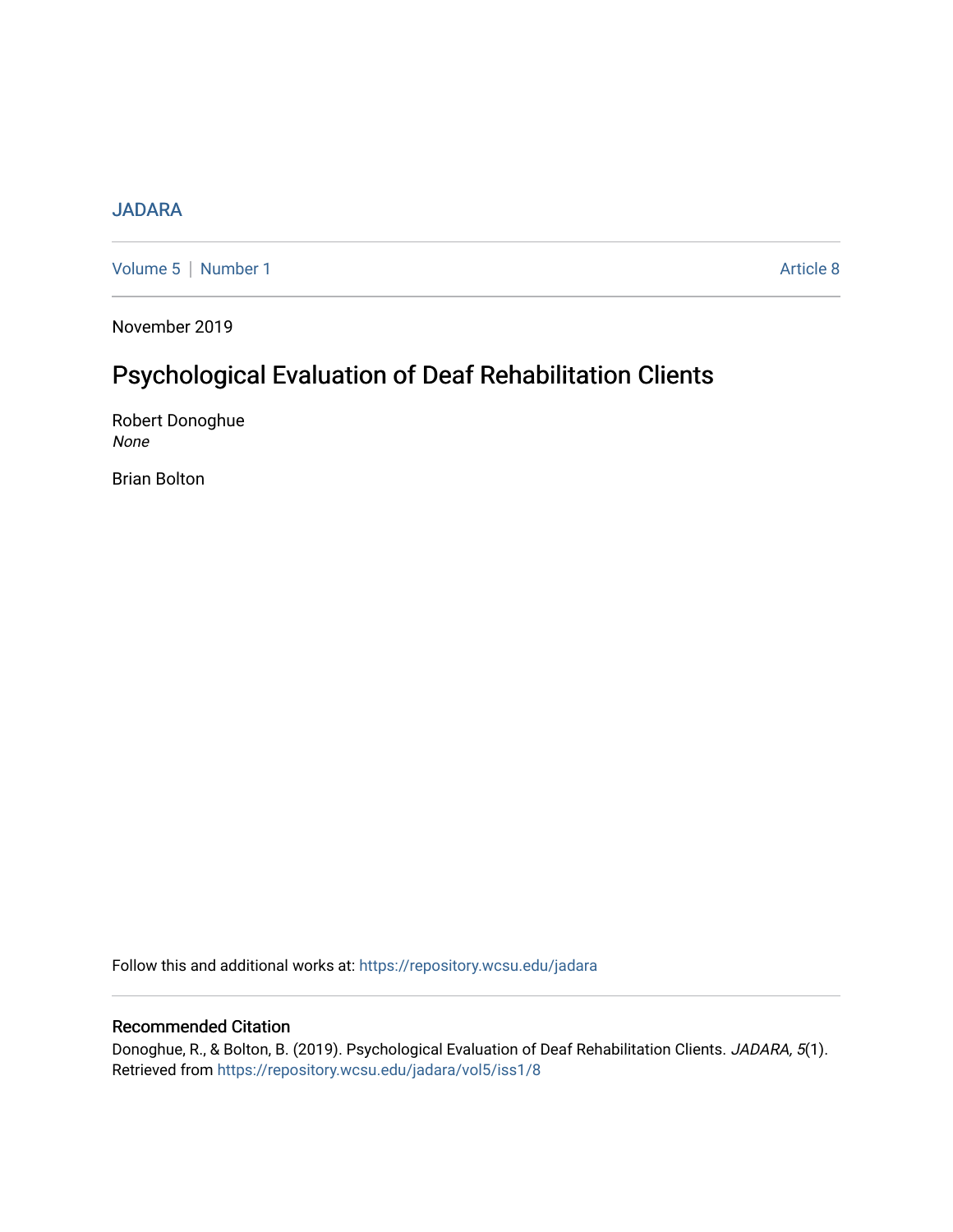#### ROBERT DONOGHUE AND BRIAN BOLTON

Comprehensive psychological assessment is essential to the planning and provision of rehabilitation services to deaf clients. Several authors (Falberg, 1967; Levine, 1960; Vernon & Brown, 1964) have discussed general psychological test procedures with deaf persons. The purpose of this paper is to describe the psychological evaluation program employed at the Community Project for the Deaf (CPD) of the Chicago Jewish Vocational Service (CJVS). The CPD provides a variety of rehabilitation services to deaf clients in a vocational context; accordingly, the primary goal of the psychological evaluation is to gain information about a client's vocational potentials and limitations.

The CPD serves a clientele with diverse social backgrounds and wide-ranging intellectual abilities. Thus the first requirement of our assessment techniques was that they lend themselves to ad ministration to this heterogeneous group. The second requirement was that they not rely on language as the medium of assessment since retarded language development is a common consequence of deafness. Nonlanguage or performance tests do not significantly penalize deaf persons (Vernon, 1967; 1968).

In actual practice, it was not possible to construct a battery based on the criteria of wide applicability and nonlanguage format alone. The achievement of applicability in a diverse group of clients was made more difficult because of the presence of visual defects and motor incoordination in many subjects. It was also difficult to adhere to the nonlanguage criterion because a certain amount of

Mr. Donoghue and Mr. Bolton are employed in the Community Project for the Deaf, Jewish Vocational Services, Chicago, Illinois.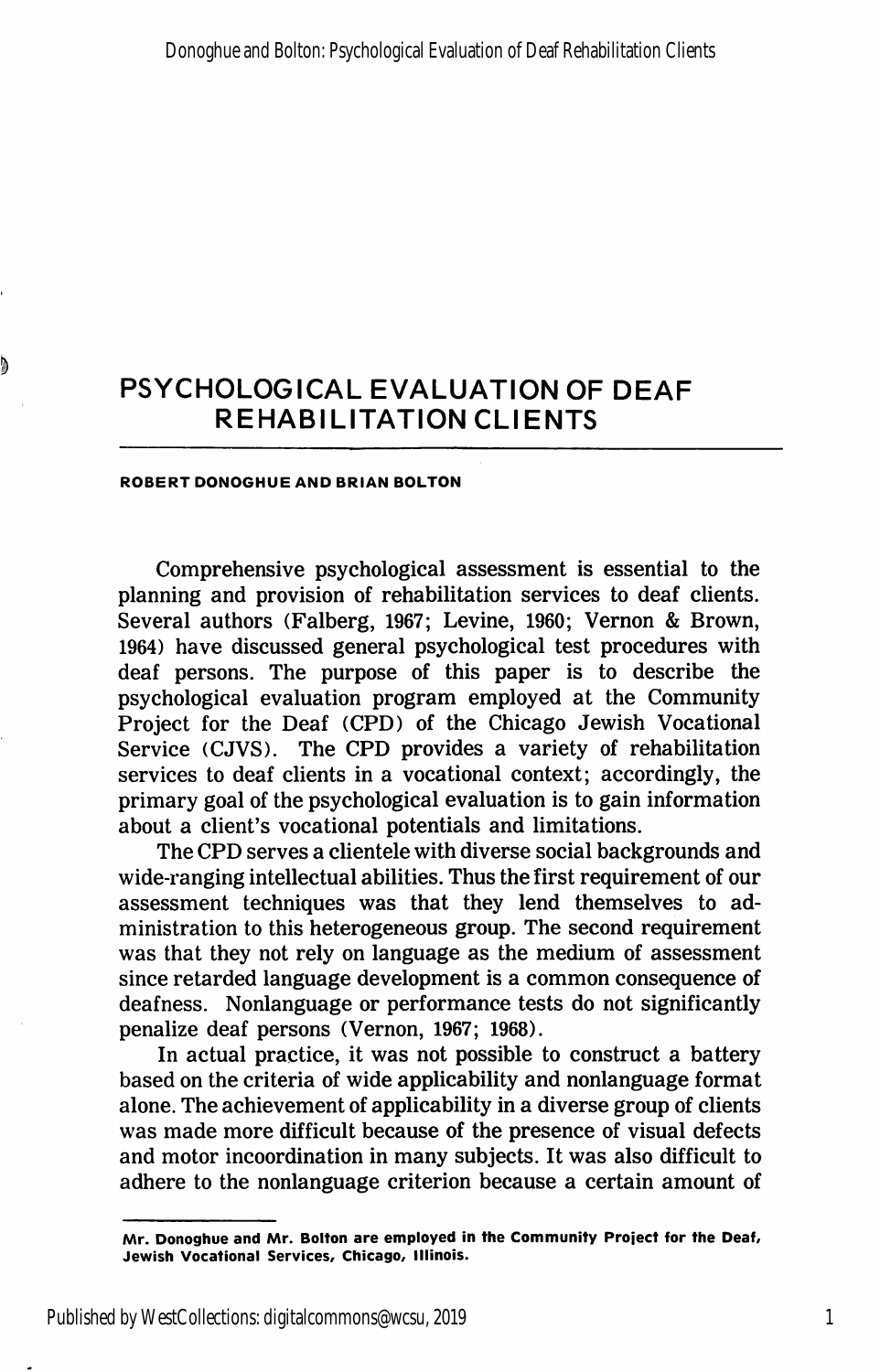verbalization is inherent in the administration of most published tests, despite publishers' claims to the contrary. Tests in the battery had to be such as not to penalize clients who possessed visual or motor difficulties, and their instructions had to be easily translated into signs or pantomimic gestures. Several instruments initially appeared to meet these requirements, and after a period of trial and winnowing, a standard battery was achieved. The battery of tests, described below, admittedly is not perfect; it does, however, reflect the best we were able to assemble, using standardized tests com monly employed with hearing subjects.

The psychological evaluation of each CPD client is conducted in two separate sessions. The first session. Phase I, concentrates on communication skills, intelligence, and psychomotor ability. Phase II is concerned with personality, interests, and work attitudes. A third phase is sometimes employed if it is determined that the client possesses the ability to take tests involving verbal skills.

Prior to testing, both intake and referral records are compiled, checked for accuracy, and forwarded to the psychologist for review. Intake material contains information relevant to rehabilitation goals: medical and emotional history, previous test results, educational levels achieved, vocational experience, family relationships, social activities, personal vocational aims, and a narrative of the intake interview which is conducted by a vocational counselor. In this last-mentioned item, the counselor records his impressions of the client. Referral data generally contain all of the information gathered in the intake record in abbreviated form and also include professional recommendations for placing the client in the appropriate CPD service category.

All testing is done, or is supervised, by the project psychologist who holds an M.A. in clinical psychology and is himself deaf. His broad experience in the deaf community renders him particularly adept at understanding clients who have limited communication skills (and thus require the use of pantomimic techniques during test administration).

The psychological evaluation of CPD clients can be divided into the following areas:

(1) Communication Skills.

Each client is evaluated on ten communication skills, four expressive and six receptive. The Communication Rating Form is reproduced in Figure 1. The ratings are made by the project

2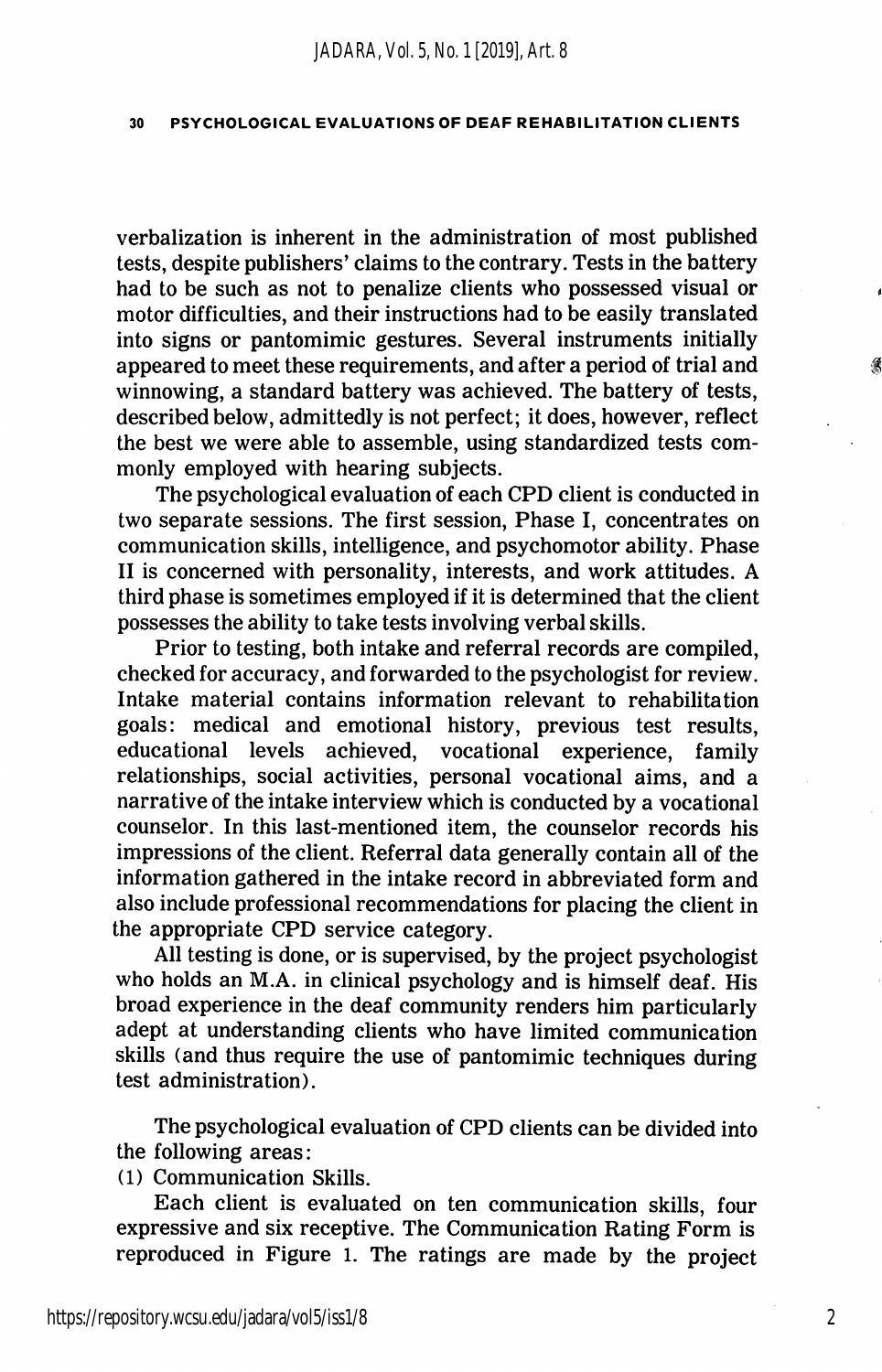psychologist assisted, where necessary, by a hearing secretary fluent in the manual language.

#### FIGURE I

#### COMMUNICATION RATING FORM

Reception

| Unaided Hearing* |   |  |  |
|------------------|---|--|--|
| Aided Hearing*   | 5 |  |  |
| Speech Reading*  |   |  |  |
| $Reading**$      |   |  |  |
| Manual Signs**   |   |  |  |
| Fingerspelling** |   |  |  |

5. Excellent. Understands most speakers (signers, fingerspellers). Adapts quickly to new speakers. Seldom must ask speaker to repeat.

4. Very Good. Understands familiar speakers. In time adapts to new speakers. Occasionally asks speaker to repeat.

3. Average. Based on academic level at fourth grade. Understands people he has known for some time. New speakers present some problem. Does miss some of what is said.

2. Fair. Familiar persons must modify speech for understanding. New speakers present real problems. Gains cues from situation in order to get the idea.

1. Poor. Great difficulty in understanding speaker. Relies upon others to translate for him.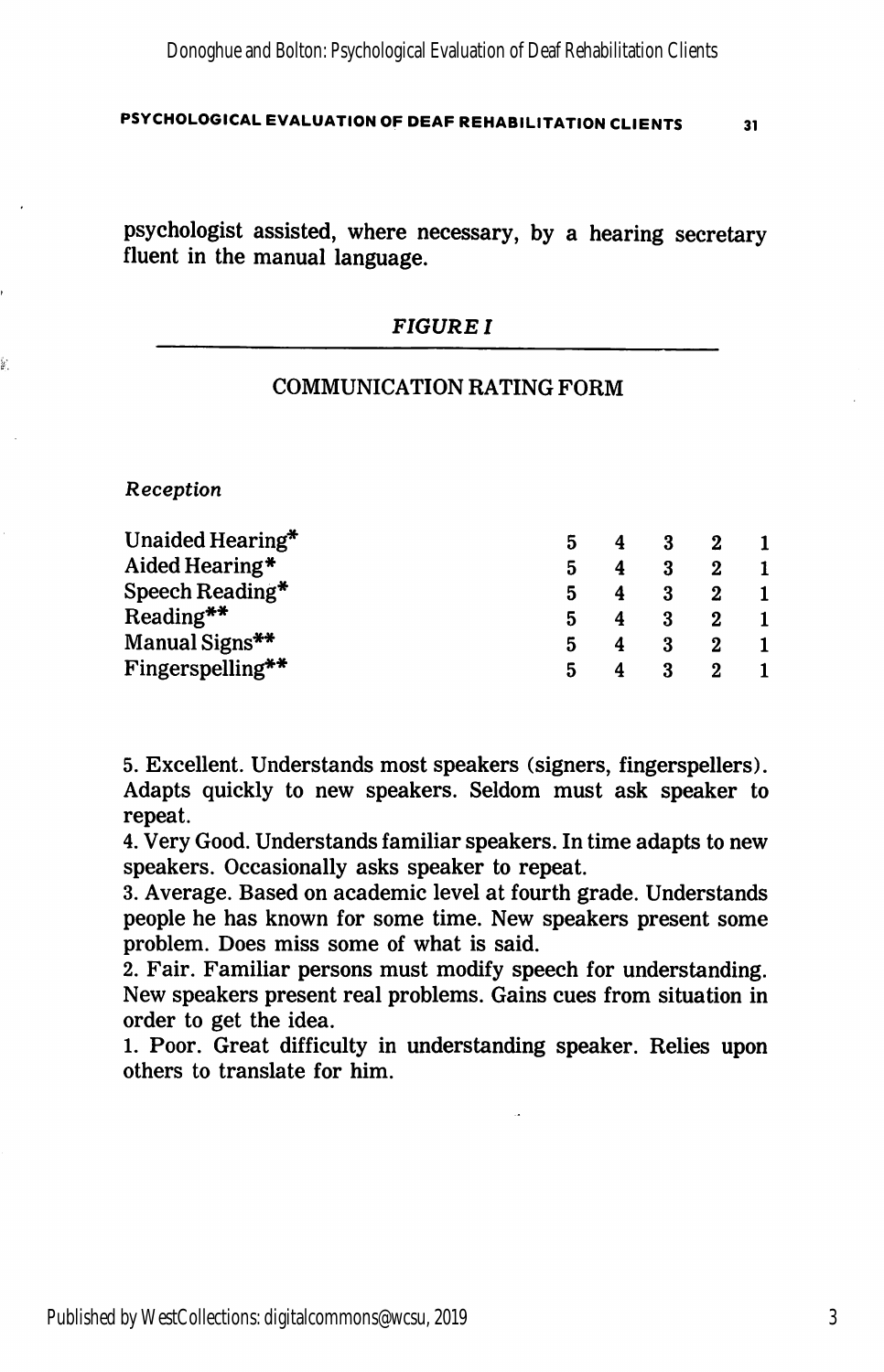Communication Rating Form

#### Expression

| Oral Speech*     | 4              | $\mathbf{3}$ | 2           |  |
|------------------|----------------|--------------|-------------|--|
| Writing**        | $\overline{4}$ |              | $3 \quad 2$ |  |
| Manual Signs**   |                | 4 3 2        |             |  |
| Fingerspelling** |                | - 3          | $\sim$ 2    |  |

5. Excellent. Client is easy to understand. Expresses abstract ideas well. Possesses large vocabulary.

4. Very good. Takes a brief period to adjust to client's mode of ex pression. Some trouble with abstract ideas.

3. Average. Based on academic level at fourth grade. Takes time to adjust to client's particular pattern of expression. Vocabulary is adequate; some trouble with tenses.

2. Fair. Only familiar persons can understand client without great difficulty. Vocabulary is somewhat limited.

1. Poor. Extremely difficult to understand client. Vocabulary is severely restricted. Often relies on pointing and gestures.

\*Hearing Criteria: rated by hearing person and compared to hearing population.

\*\*Deaf Criteria: rated by deaf person and compared to deaf population.

Four criteria are used to assess communication ability: the ability of the client to express himself clearly and distinctly; the ability to present and receive ideas in their normal sequence and tempo; the extensiveness of vocabulary; and, finally, the capacity to express himself in emotionally satisfying terms. Both oral and manual sign language skills are considered in this process. The evaluation of communication skills, aside from its molar aspects, serves also to aid the examiner in his global assessment of general educational level, social attitudes, personality dynamics, and ex-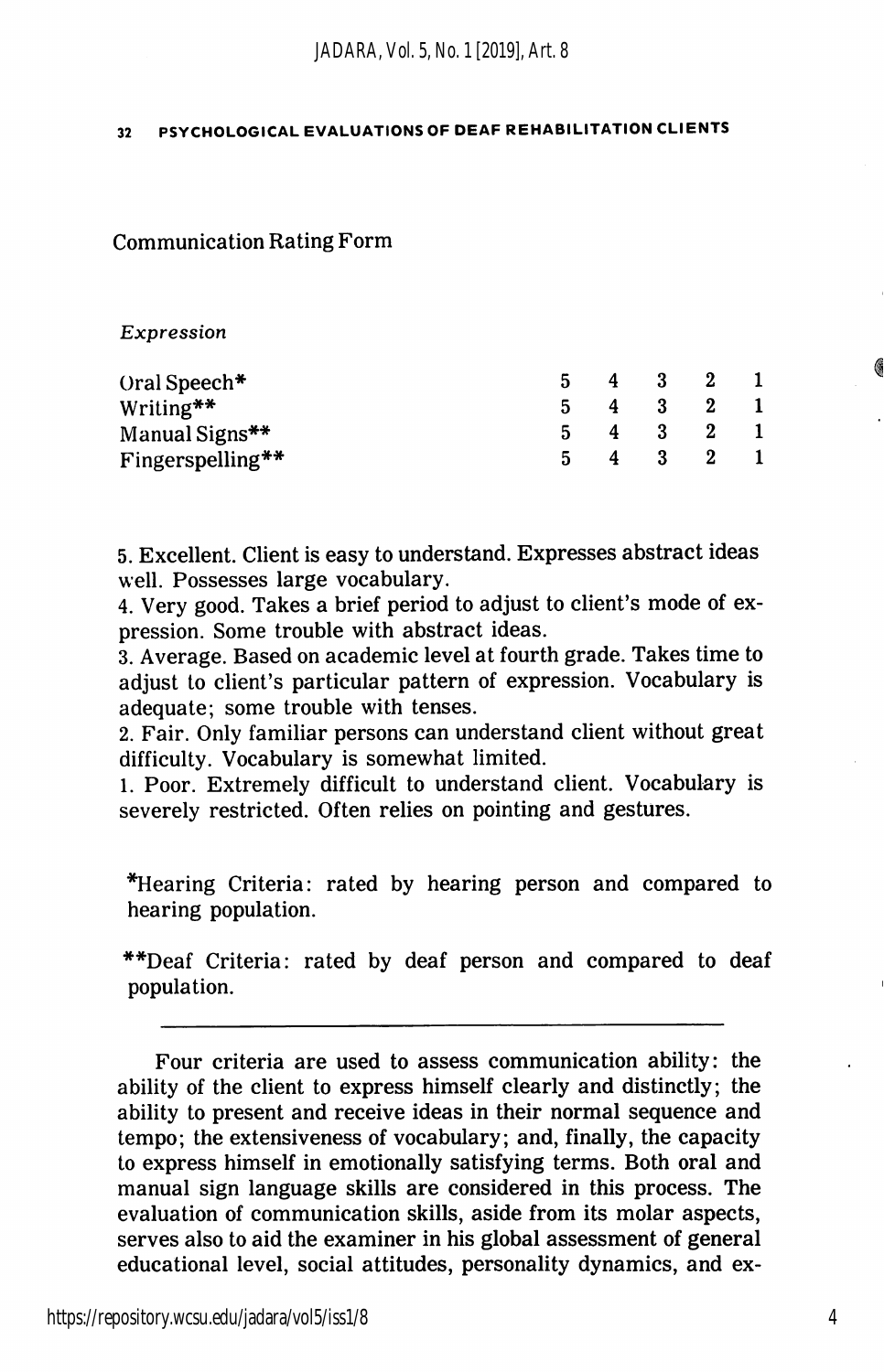tent of organic dysfunction.

P

A factor analysis of the Communication Rating Form, con ducted for a heterogeneous sample of 159 clients, revealed that two independent factors accounted for almost all of the variability in the ten ratings: a Manual Communication factor, including manual signing and fingerspelling skills, and an Oral-Verbal Com munication factor, inncluding speech and speechreading, reading and writing, and residual hearing (Bolton, (b) ). Both com munication factors were independent of nonverbal intelligence. (2) Intelligence.

Intellectual functioning is assessed by two standard nonverbal tests.

Ravens Progressive Matrices Test (RPMT). The RPMT requires eduction of relations among abstract items. It consists of 60 matrices, or designs, which are divided into five sets. In each set the solution to the first problem is as nearly as possible selfevident; the following eleven problems become progressively more difficult (Raven, 1956). The RPMT is administered to deaf clients via simple pantomimic gestures. The client is shown the first figure (A-1); his attention is next drawn to the supplementary choices beneath the main drawing; he is then directed to the empty "pocket" and instructed to select a choice from the alternatives. This is accomplished by pointing to each of the alternatives in turn and relating them to the "pocket" until a positive response is ob tained. Empirical observation over a period of time indicated such an approach offered the greatest degree of initial comprehension. If necessary, verbal instructions are given either orally or by signing, depending on the client's best mode of communication.

Revised Beta Examination. The Revised Beta is a revision of the Army Beta of World War I fame. It consists of six subtests: Mazes, Digit Symbol, Error Recognition, Formboard, Picture Completion, and Identities. Explanations to the examinee rely principally on practice exercises preceding each subtest. Generally, the procedure is to allow the client the opportunity to recognize the required task. If this is not accomplished, the examiner demonstrates by partially completing a given problem and allowing the client to finish the work and subsequent practice items.

Deaf clients of the CPD score at the average level on all subtests except the Formboard. They seem to have difficulty grasping the basic notion of that task. If the Formboard test were omitted from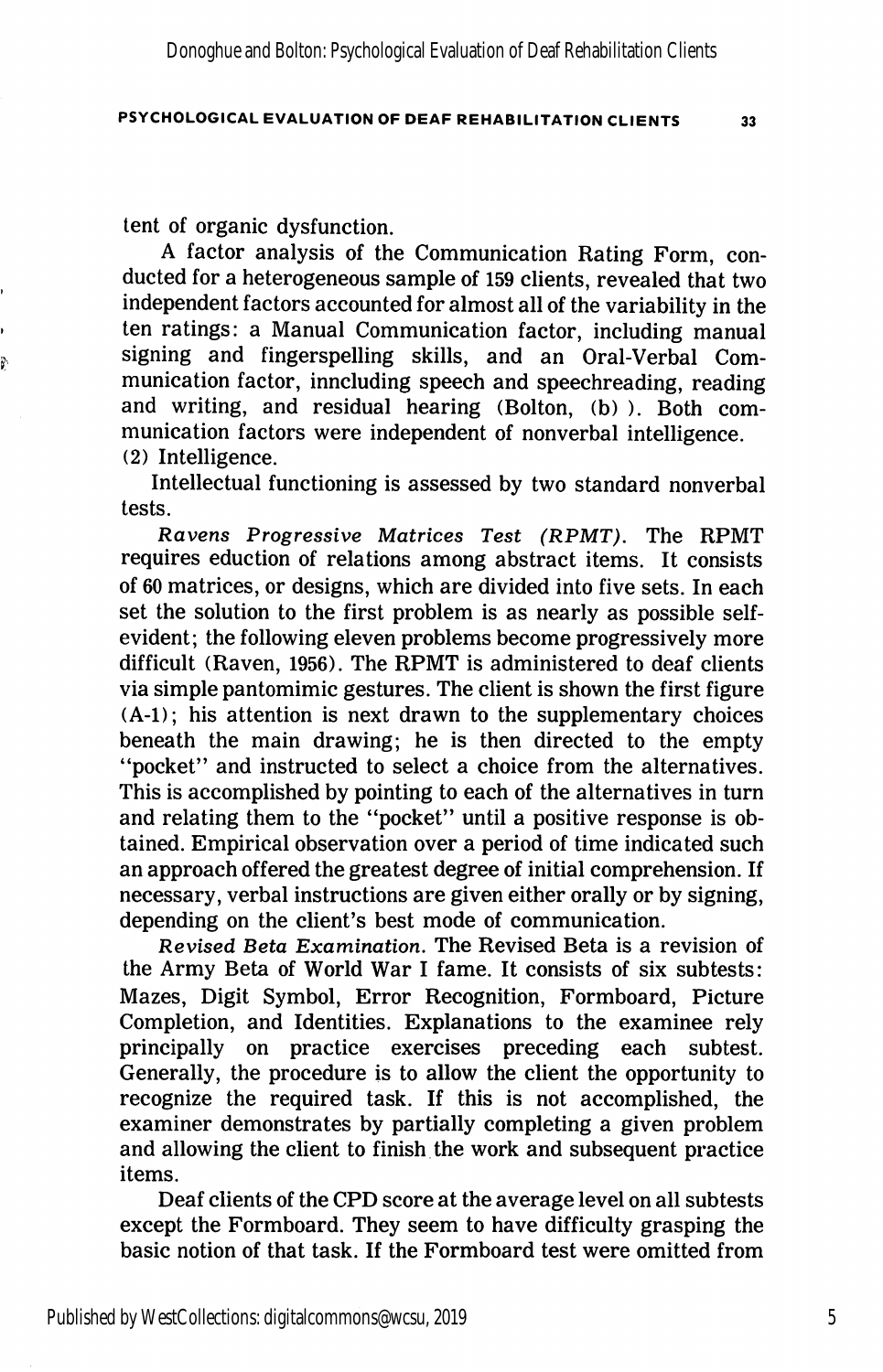the scoring of the Revised Beta, the average performance of CPD clients would exceed an IQ of 100. We would suggest the develop ment of a demonstration model for use in introducing the Formboard subtest.

The close-to-average performance on the Revised Beta is in direct contrast to the performance of CPD clients on the RPMT. The average RPMT score corresponds to the 25th percentile. The discrepancy between the performance of deaf clients on these two tests can most parsimoniously be explained by the significant motor-intellective component of the Revised Beta (see Bolton, (b) ).

(3) Other Abilities.

Revised Minnesota Paper Formboard Test (MPFB). Although the MPFB is sometimes referred to as a measure of "concrete nonverbal intelligence," it does measure abilities which are relatively independent of intelligence (Likert & Quasha, 1948). The MPFB test measures the ability to visualize and manipulate objects in space; it is similar to the Formboard subtest of the Revised Beta. Apparently the difference in format is advantageous to deaf persons because the average CPD client's performance is at the 35th per centile of industrial norms.

Administration of the MPFB is similar to that of the Ravens Progressive Matrices Test. The client is "told" via pantomime first to study carefully the task-item in each practice series. The examiner points with the left index finger at the task-item with a continual tapping motion and, at the same time, indicates possible solutions with the right index finger until the correct response is elicited. This operation is repeated on the next three items until the client demonstrates that he is capable of selecting the appropriate matching construct. This instruction parallels the test's printed instructions, but does not attempt to duplicate them since they are too sophisticated for the majority of our clients.

Purdue Pegboard. The Purdue is a standard test of manipulative dexterity (Tiffin, 1948). It contains four subtests, two of which are primarily measures of hand speed (Right Hand, Left Hand). The third test. Both Hands, is a measure of gross motor coordination. The fourth. Assembly, which requires the use of both hands in performing a sequential operation, measures finger dexterity as well as motor coordination.

The Purdue is very easily administered by simple demon stration. It thus provides an almost universally applicable measure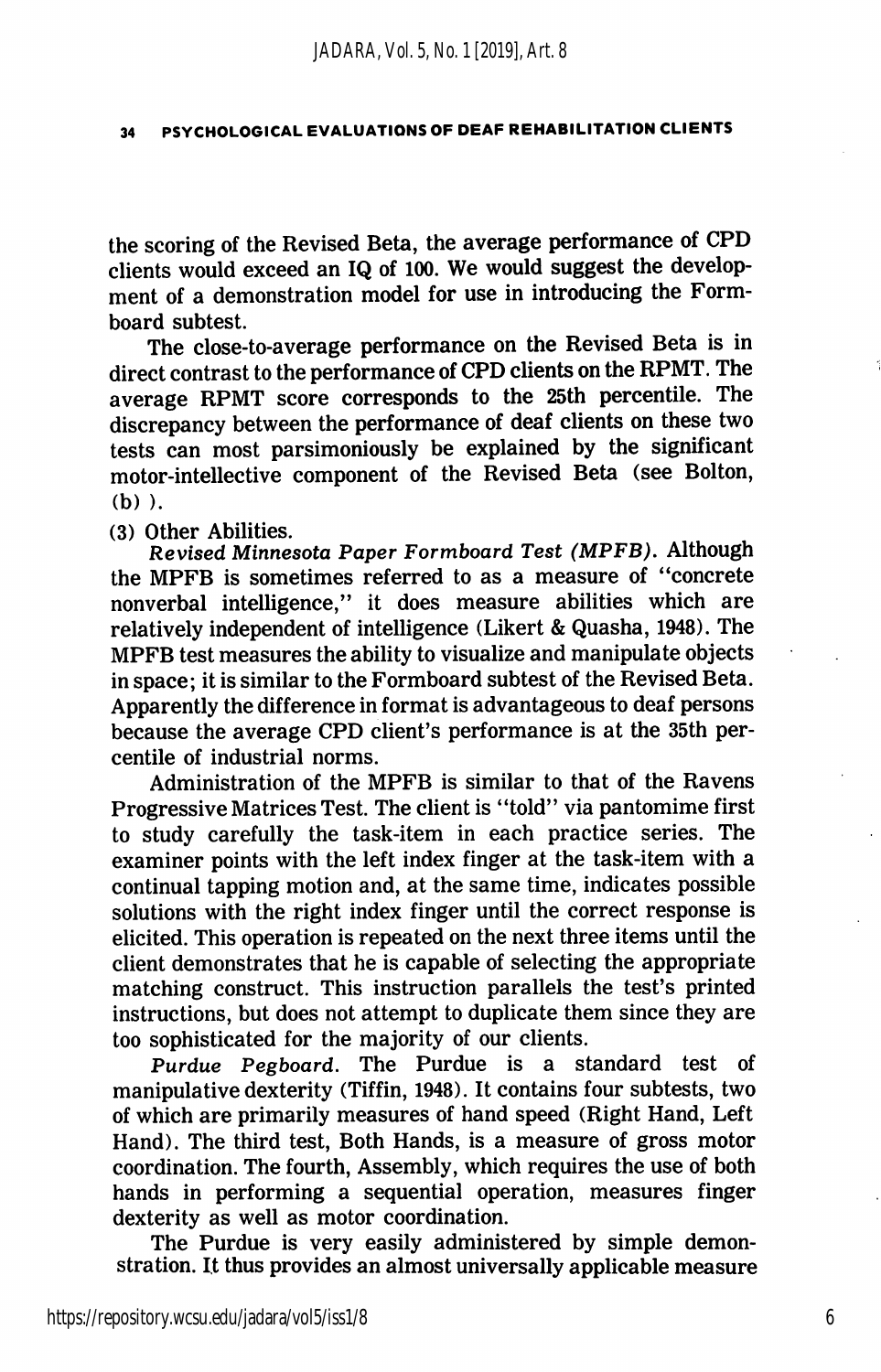of an ability which is important to successful performance on many semi-skilled jobs. For the CPD sample, the average performance for males is close to the median, while females perform at the 25th percentile on the average.

(4) Psychomotor Evaluation.

This is a judgmental evaluation of the possibility and extent of organic involvement. It is based on several sources of information. The ability of the client to reproduce accurately the Bender-Gestalt figures constitutes the examiner's primary evaluative source. Many of the etiological factors involved in hearing impairment do not restrict themselves exclusively to the auditory mechanisms. Psychomotor dysfunction is a frequent side-effect of deafness. Organicity is suspected when the client tends to be perseverative in his actions, has difficulty in organizing his thinking and output, either cannot complete work once begun or cannot find within himself the ability to correct his errors in execution, indulges in concretivity (over-simplification of a task), exhibits dissociative behavior that suggests he cannot retain a given concept for any length of time, and cannot reproduce figures which intercept. With the exception of this last, which is attributed to disturbed perception due to severe lesion in the parietal and occipital areas of the neocortex (Hutt, 1945), little information is available for the purpose of determining specific etiologies.

Judgment, therefore, must necessarily be global and tentative in the absence of clear-cut medical diagnosis. The possibility always exists, moreover, that the client's behavior may be a func tion of emotional influences, or a combination of physical and emotional problems. Findings on the Bender-Gestalt are therefore checked carefully with the results of other tests which involve motor and visual activity, such as the Purdue Pegboard and the House-Tree-Person.

(5) Personality.

Much controversy surrounds the evaluation of the "deaf per sonality." (See Mykebust, 1964; Donoghue, 1968.) Brenner and Thompson (1967) have presented a thorough discussion of projective techniques used to assess the personality of deaf adults. Two projective tests, the Bender-Gestalt and the House-Tree-Person, are used at the CPD to evaluate the social and emotional adjustment of the clients.

Bender-Gestalt. The Bender-Gestalt test (Bender, 1946) is composed of nine graphic patterns adapted from Wertheimer's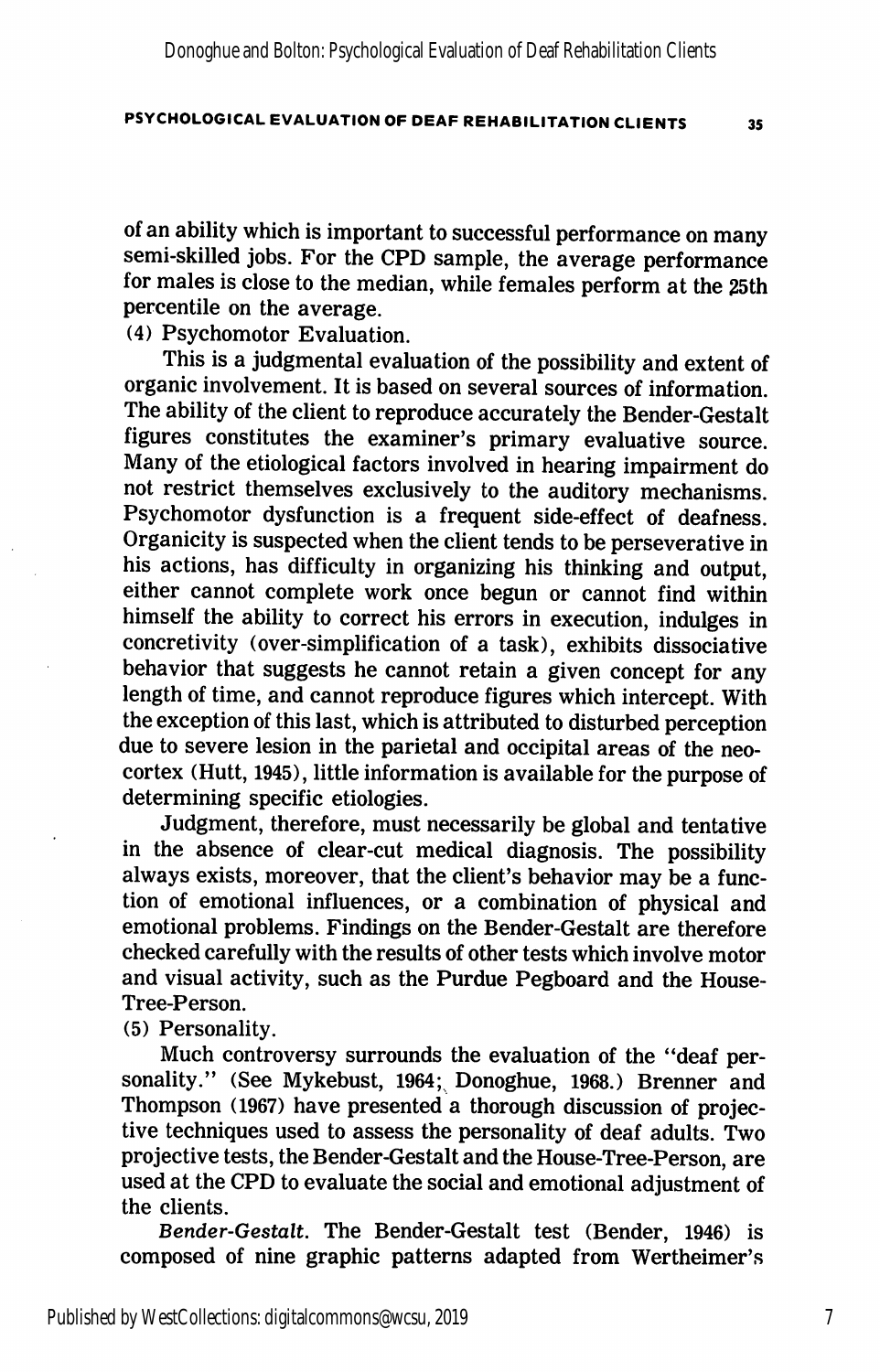(1923) original studies of molar perceptive reactions. The client is presented with each pattern in turn and is requested to duplicate it. All instruction is given in pantomime. This test is always the first to be administered, its form and composition being extremely valuable in reducing tensions and resistance to testing. Referrent material employed to assess this test is found in Bender (1938), Hutt (1945), and Weissman and Roth (1965).

House-Tree-Person. The House-Tree-Person test makes use of freehand drawings. Buck (1948) has described this test as being dual-phased in that it is non-verbal, creative, and unstructured, on the one hand, and to some extent, verbal, apperceptive, and structured, on the other. In our use of this test, emphasis is placed on its non-verbal aspects: an attempt is made to determine per sonality dynamics through an analysis of the client's production. Verbal associations are accepted but not actively solicited. As with the Bender-Gestalt, the House-Tree-Person is primarily useful in the sense that it provides an opportunity for the global assessment of the client's current emotional behavior.

(6) Vocational Interests and Work Attitudes.

Geist Picture Interest Inventory: Deaf Form: Male. The GPII is the only interest inventory designed specifically for use with deaf persons (Geist, 1962). It consists of 27 triads of vocationally relevant sketches. The client's choices of preferred activities can be com pared to the choices of defined norm groups. Unfortunately, the GPII suffers from several serious psychometric shortcomings (see Bolton, (a), for an extensive review).

Sentence Completion Test (SC). The SC test was constructed by Professor Walter S. Neff of New York University several years ago when he was chief psychologist at CJVS. The test consists of 50 itemstems, such as "My Mother..." and "Work is...," which are com pleted by the client. Fifteen of the 50 stems are work-related and are imbedded in the 35 more general stems. Because of their inadequate language ability many clients are not able to complete the SC test. Nevertheless, it has been an important instrument in the assessment of work attitudes, despite the fact that it is clinical in nature and not readily amenable to psychometric treatment. Responses indicate the client's present vocational preoccupations and also give insight into his habitual mode of responding to supervision, his attitude toward social participation, financial security, and vocational ideals and aspirations.

Semantic Differential Work Attitude Scale (SDWAS). The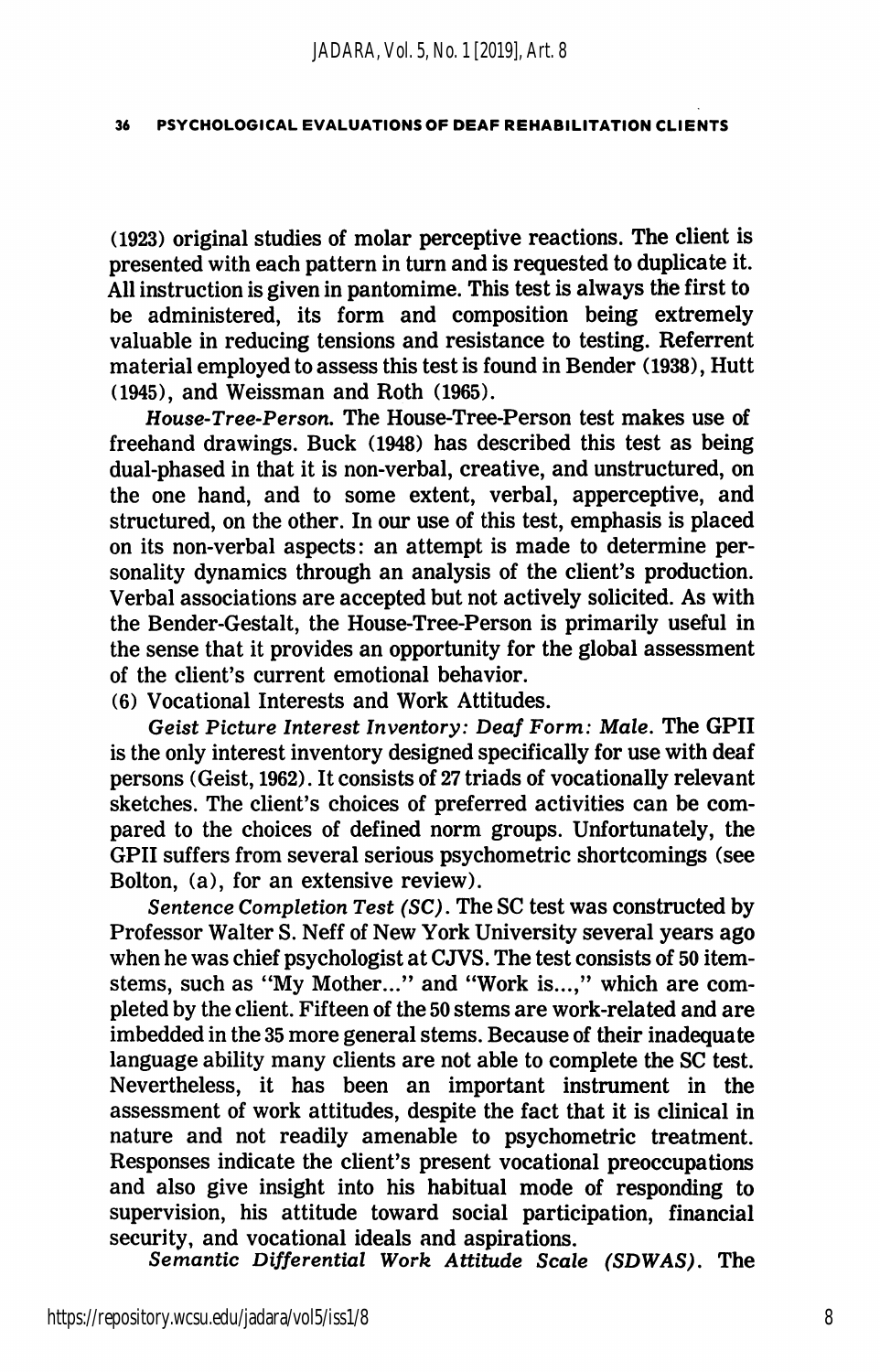SDWAS is an experimental instrument developed at the CPD (Bolton & Brown, in press). As the name indicates, the SDWAS is a direct application of Osgood's well-known semantic differential technique. Its primary advantage is its wide applicability; we estimate that it can be administered to at least 85 per cent of all deaf rehabilitation clients. This should not be surprising, considering that the basic assumption underlying the technique is that the Evaluation-Potency-Activity dimensions are innate to the human emotional response system.

For a substantial segment of the CPD clients the most depen dable information regarding vocational interests and work attitudes is informally ascertained through discussion between the psychologist and the client.

(7) Supplementary Testing.

In addition to the foregoing, certain other tests are occasionally employed to clarify ambiguous results on the battery. Among the more popular of these are: the Wechsler Adult Intelligence Scale (WAIS), the Otis-Lennon and Stanford achievement batteries, the Rorschach Psychodiagnostik, the Thematic Apperception Test, the Strong Vocational Interest Blank, the Kuder Occupational Interest Survey, the Picture Interest Inventory, the Short Employment Test, and material dealing with specific areas, such as the Meier Art Test, various aptitude tests involving the computer field, etc. Since the content in these tests is often too sophisticated for the majority of our clients, their use is restricted to that number who can definitely demonstrate the ability to take them.

In summary, the psychological evaluation methods we employ at the Community Project for the Deaf can best be described as global. The status of our average client is such that we cannot in good conscience depend completely on instruments which obviously need further study in standardization, reliability, and validity of interpretation when used with deaf clients. We do believe that the testing program described in this paper provides information about our clients which is useful in planning for a maximally effective rehabilitation program.

Published by WestCollections: digitalcommons@wcsu, 2019